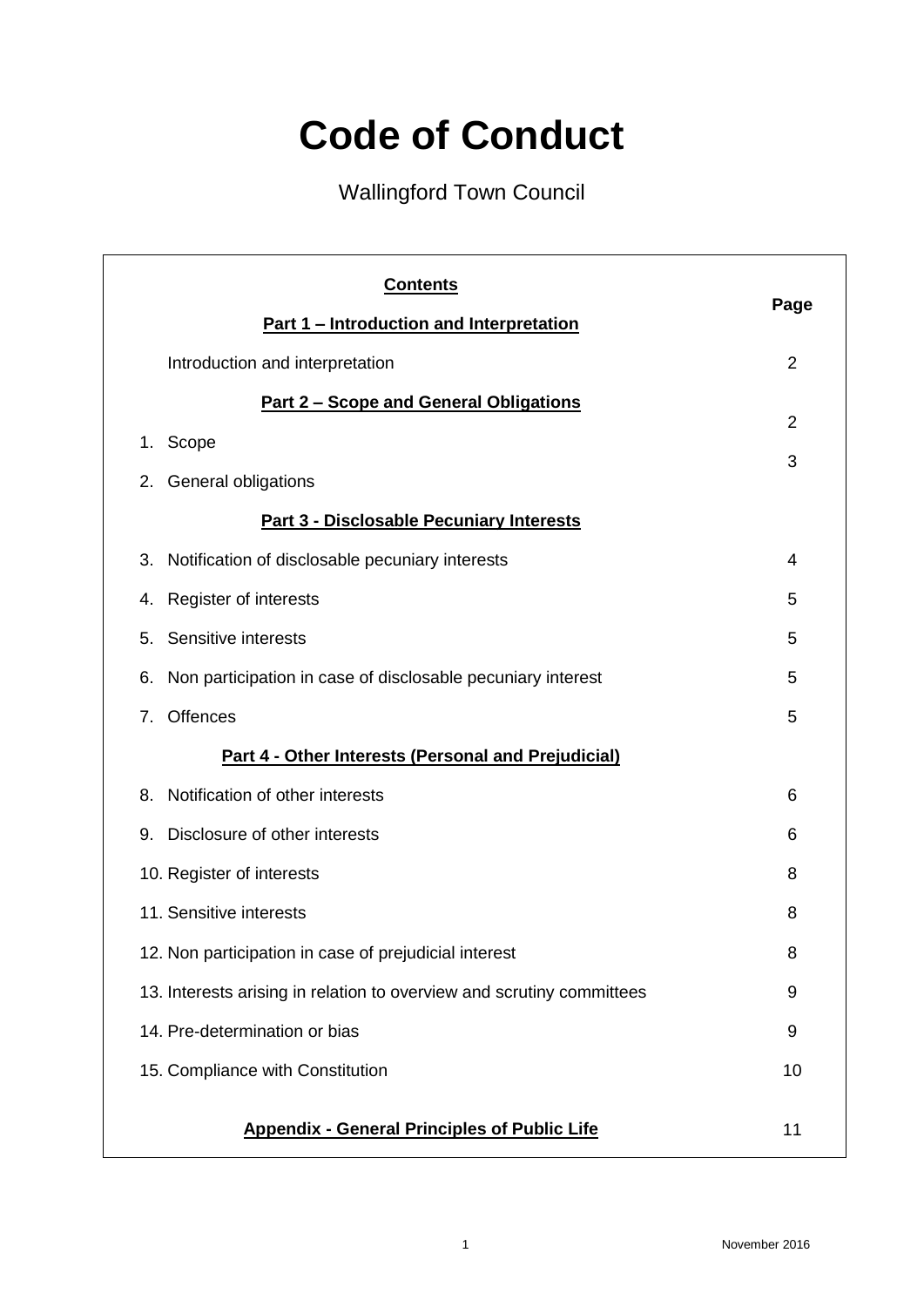#### **WALLINGFORD TOWN COUNCIL**

#### **THE CODE OF CONDUCT FOR MEMBERS**

#### **PART 1 – Introduction and Interpretation**

This Code applies to you as a member of Wallingford Town Council when you act in your role as a member. It is your responsibility to comply with the provisions of this Code.

As a member you are a representative of this council and the public will view you as such. Therefore, your actions impact on how the council as a whole is viewed and your actions can have both positive and negative impacts on the council.

You should read this Code together with the general principles of public life on which it is based and which are set out in the Appendix.

In this Code-

"**meeting**" means any meeting of:

- (a) the council
- (b) any of the council's committees, sub-committees, working parties and working groups.

whether or not the press and public are excluded from the meeting in question by virtue of a resolution of members

"**member**" includes a co-opted member (voting and non-voting) and an appointed member.

If you need guidance on any aspect of this Code you should seek it from The Town Clerk.

#### **PART 2 – Scope and General Obligations**

#### **1. Scope**

- (1) This Code applies to all members of Wallingford Town Council, including co-opted voting members,
- (2) You must comply with this Code whenever you
	- a. conduct the business of your council, or
	- b. act, claim to act or give the impression you are acting as a representative of your council or in your official capacity as a member of the council.
- (3) Where you act as a representative of your council
	- a. on another authority, you must, when acting for that other authority, comply with that other council's Code of conduct: or
	- b. on any other body, you must, when acting for that other body, comply with your council's Code of conduct, except and insofar as it conflicts with any other lawful obligations to which that other body may be subject.

#### **2. General Obligations**

- (1) When acting in your role as a member of the council–
	- a. **do not** conduct yourself in a manner which could reasonably be regarded as bringing your office or council into disrepute;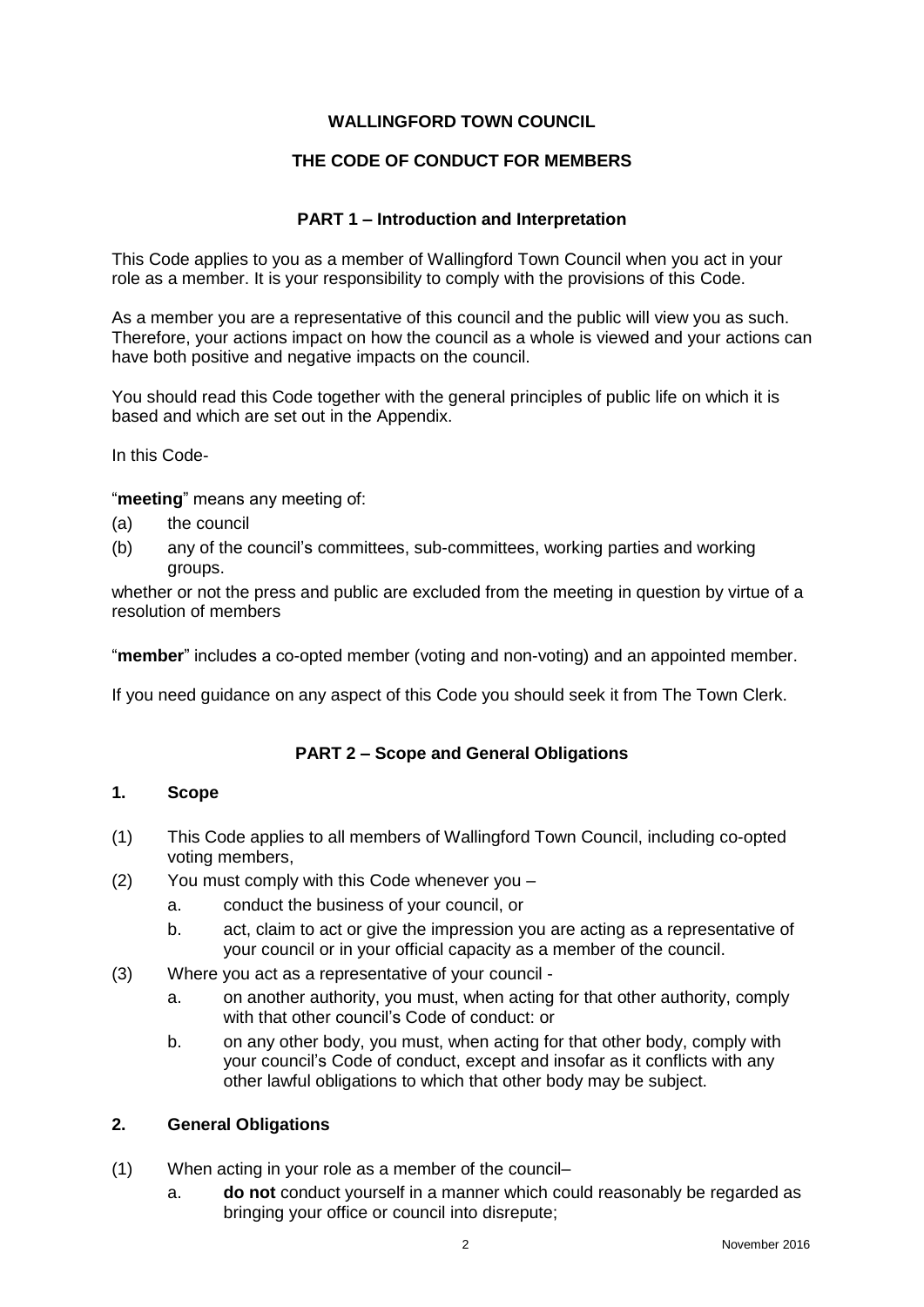- b. **do not** use or attempt to use your position as a member improperly to confer on or secure for yourself or any other person, an advantage or disadvantage;
- c. **do** treat others with respect;
- d. **do not** bully any person;
- e. **do not** intimidate or attempt to intimidate any person who is or is likely to be a complainant or a witness, or involved in any investigation or proceedings about a complaint that a member (including yourself) has failed to comply with his or her council's code of conduct;
- f. **do not** do anything which may cause the council to breach any of the equality duties (as set out in the Equality Act 2010);
- g. **do not** do anything which compromises or is likely to compromise the impartiality of those who work for, or on behalf of, the authority;
- h. **do not** disclose information given to you in confidence by anyone, or information acquired by you which you believe, or ought reasonably to be aware, is of a confidential nature, unless:
	- i. you have the consent of a person authorised to give that consent;
	- ii. you are required by law to do so;
	- iii. the disclosure is made for the purpose of obtaining professional legal advice and the recipient agrees not to disclose the information to any other person; or
	- iv. the disclosure is-
		- (aa) reasonable and in the public interest; and
		- (bb) made in good faith and in compliance with the reasonable requirements of the authority; and
		- (cc) you have consulted the Town Clerk prior to its release.
- i. **do not** prevent another person from gaining access to information to which that person is entitled by law;
- (2) When using or authorising the use by others of the resources of the council
	- a. **do** act in accordance with the council's reasonable requirements including the requirements of the council's Information Security Policy;
	- b. **do** make sure that such resources are not used improperly for political purposes (including party political purposes); and
	- c. **do** have regard to any applicable Local Council Code of Publicity made under the Local Government Act 1986.
- (3) When reaching decisions on any matter
	- a. **do** have regard to any relevant advice provided to you by the Responsible Finance Officer or The Town Clerk, where that officer is acting pursuant to his or her statutory duties; and
	- b. **do** give reasons for all decisions in accordance with any statutory requirements and any reasonable additional requirements imposed by the authority.

#### **PART 3 – Disclosable Pecuniary Interests (Localism Act 2011)**

#### **3. Notification of disclosable pecuniary interests**

(1) Within 28 days of becoming a member or co-opted member, you must notify the Town Clerk of any 'disclosable pecuniary interests'.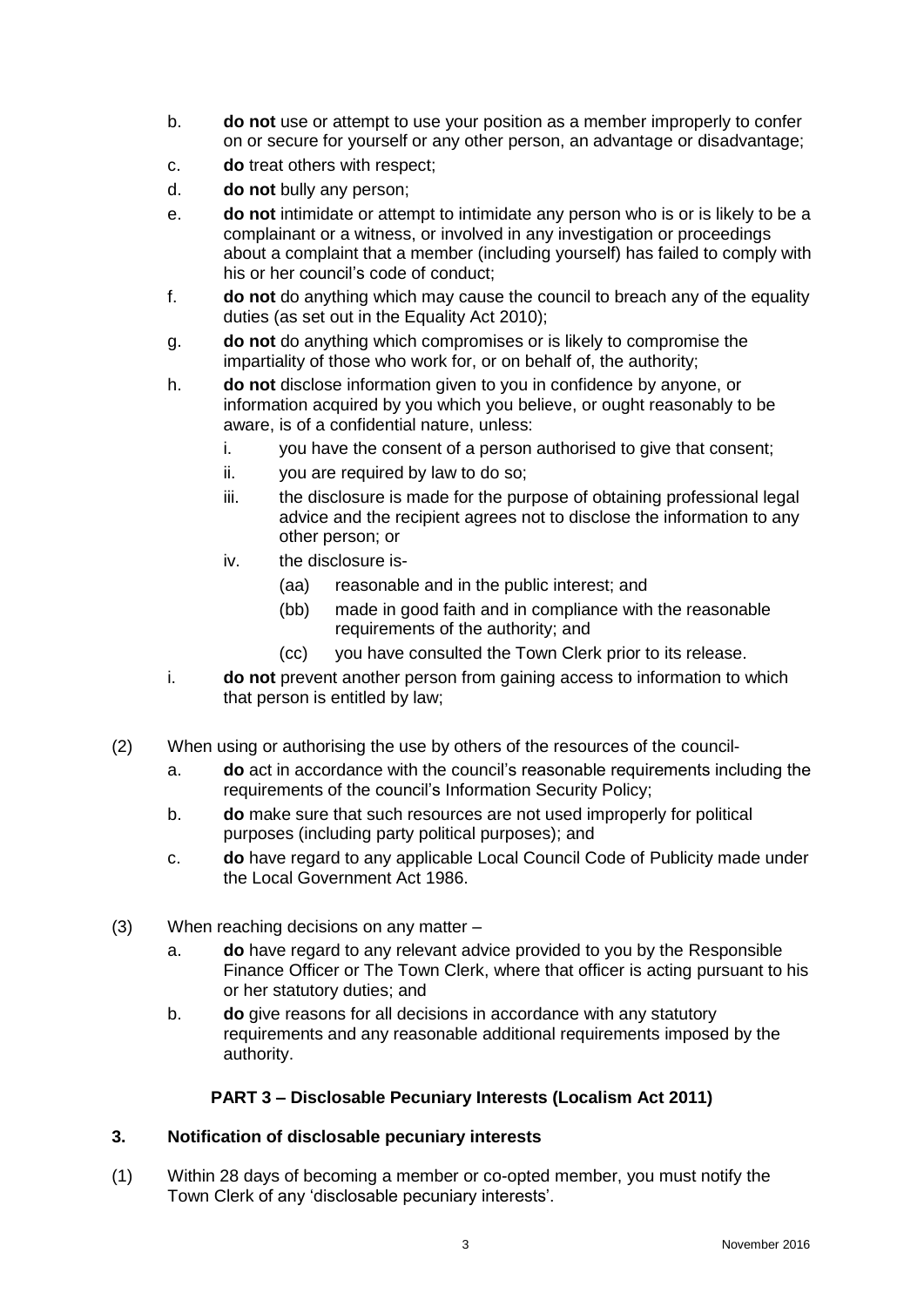- (2) A 'disclosable pecuniary interest' is an interest of yourself or your partner (which means spouse or civil partner, a person with whom you are living as husband or wife, or a person with whom you are living as if you are civil partners) within the description at sub-paragraph (3) below. Any interest which your partner may have is only treated as your interest if you are aware that your partner has the interest.
- (3) a. any employment, office, trade, profession or vocation carried on for profit or gain;
	- b. any payment or provision of any other financial benefit (other than from the authority) made or provided within the preceding 12 months in respect of any expenses incurred by you in carrying out duties as a member, or towards your election expenses. This includes any payment or financial benefit from a trade union within the meaning of the Trade Union and Labour Relations (Consolidation) Act 1992(a);
	- c. any contract which is made between you or your partner (or a body in which you or your partner has a beneficial interest) and the council under which goods or services are to be provided or works are to be executed and which has not been fully discharged.
	- d. any beneficial interest in land which is within the area of the authority;
	- e. any licence (alone or jointly with others) to occupy land in the area of the council for a month or longer;
	- f. any tenancy where (to your knowledge) the landlord is the council and the tenant is a body in which you or your partner has a beneficial interest;
	- g. any beneficial interest in securities of a body where that body (to your knowledge) has a place of business or land in the area of the relevant authority; and either:
		- (i) the total nominal value of the securities exceeds £25,000 or one hundredth of the total issued share capital of that body; or
		- (ii) if the share capital of that body is of more than one class, the total nominal value of the shares of any one class in which you or your partner has a beneficial interest exceeds one hundredth of the total issued share capital of that class.

*(certain words and expressions used in this list are defined in Regulations)*

(4) You must, within 28 days of becoming aware of any new interest or change to any interest registered under sub-paragraph (1) notify The Town Clerk of the details of that new interest or change.

#### **4. Register of interests**

Any interests notified to The Town Clerk will be included in the register of interests. A copy of the register will be available for public inspection and will be published on the Town and District Council's websites.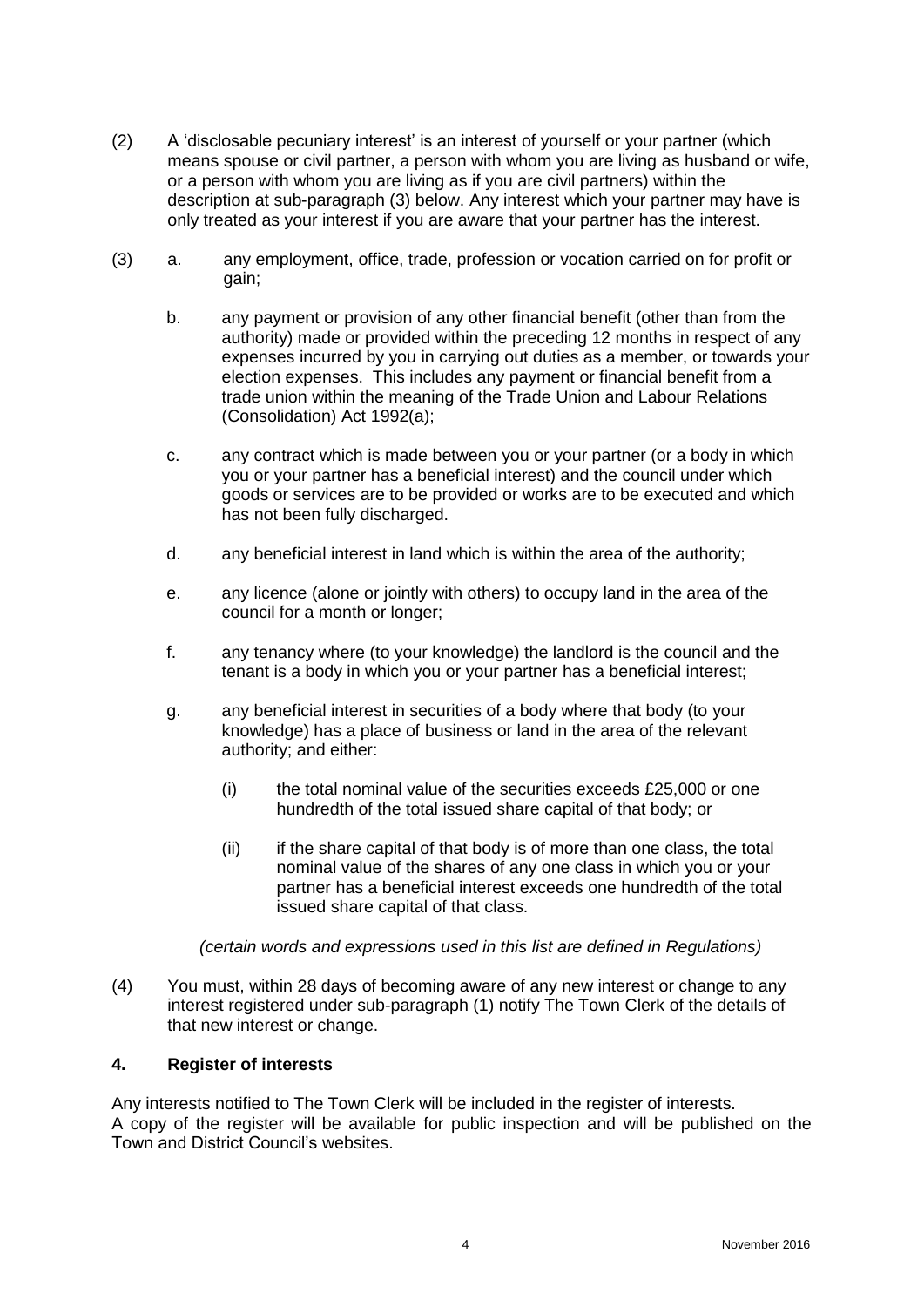#### **5. Sensitive interests**

- (1) Where you consider that disclosure of the details of a disclosable pecuniary interest could lead to you, or a person connected with you, being subject to violence or intimidation, and The Town Clerk agrees, if the interest is entered on the register, copies of the register that are made available for inspection and any published version of the register will exclude details of the interest, but may state that you have a disclosable pecuniary interest, the details of which are withheld under Section 32(2) of the Localism Act 2011.
- (2) You must, within 28 days of becoming aware of circumstances which mean that information excluded under paragraph (1) is no longer sensitive, notify The Town Clerk so that the information is included in your council's register of members' interests.

#### **6. Non participation in case of disclosable pecuniary interest**

- (1) If you are present at a meeting of the council, or any committee, sub-committee, working party or working group of the council, and you have a disclosable pecuniary interest in any matter to be considered or being considered at the meeting
	- a. you must disclose the interest to the meeting.
	- b. you may not participate in any discussion of the matter at the meeting, unless you have received a dispensation from the Town Clerk.
	- c. you may not participate in any vote taken on the matter at the meeting, unless you have received a dispensation from the Town Clerk.
	- d. you must leave the room whilst the business is discussed, unless the public have the right to attend, in which case you should move to the public seating area. You may then make representations, answer questions or give evidence relating to the business, provided the public are also allowed to attend the meeting for the same purpose, and you have a dispensation from the Town Clerk enabling you to do so.
	- e. if the interest is not registered and is not the subject of a pending notification, you must notify The Town Clerk of the interest within 28 days.
- (2) Where, as a councillor, you may discharge a function alone, and you become aware of a disclosable pecuniary interest in a matter being dealt with, or to be dealt with by you, you must notify the Town Clerk of the interest and must not take any steps or further steps in the matter, or seek improperly to influence a decision about the matter.

#### **7. Offences**

- (1) It is a criminal offence to
	- a. fail to notify the Town Clerk of any disclosable pecuniary interest within 28 days of election;
	- b. fail to disclose a disclosable pecuniary interest at a meeting if it is not on the register;
	- c. fail to notify the Town Clerk within 28 days of a disclosable pecuniary interest that is not on the register that you have disclosed to a meeting;
	- d. participate in any discussion or vote on a matter in which you have a disclosable pecuniary interest, unless you have received a dispensation from the Town Clerk;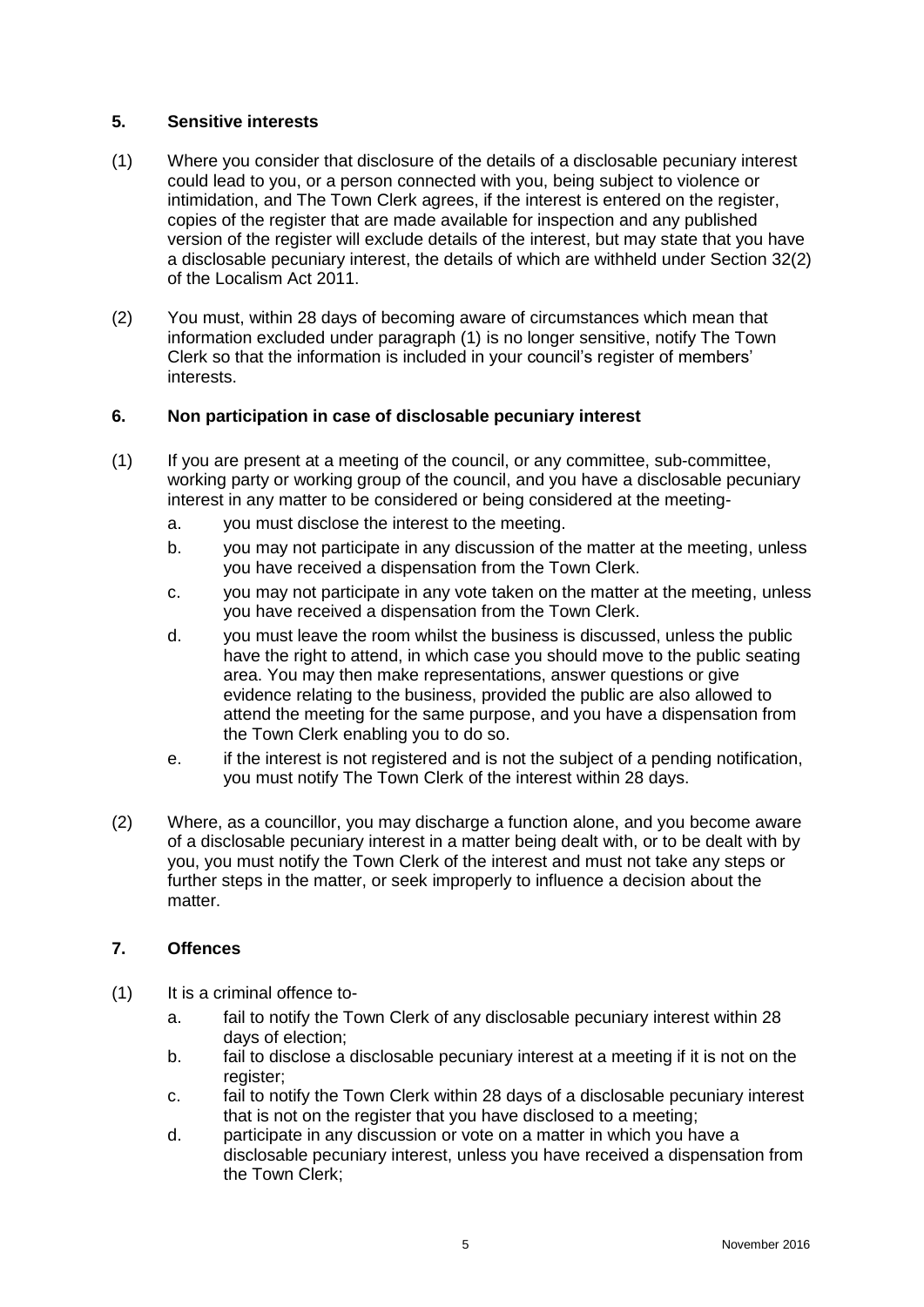- e. fail to notify the Town Clerk within 28 days of the interest, if you are an executive member discharging a function acting alone, and having a disclosable pecuniary interest in such a matter;
- f. knowingly or recklessly provide information that is false or misleading in notifying the Town Clerk of a disclosable pecuniary interest or in disclosing such interest to a meeting;
- (2) The criminal penalties available to a court are to impose a fine not exceeding level 5 on the standard scale and disqualification from being a councillor for up to 5 years.

### **PART 4 – Other Interests (Personal and Prejudicial)**

#### **8. Notification of other interests**

- (1) In addition to the disclosable pecuniary interests notifiable under the Localism Act 2011, you must, within 28 days of
	- a. this Code being adopted by or applied to your council (or within the preceding four months); or
	- b. your election or appointment to office (where that is later),

notify the Town Clerk in writing of the details of your other personal interests, where they fall within the following descriptions, for inclusion in the register of interests.

- (2) You have a personal interest in any business of your council where it relates to or is likely to affect
	- a. any body of which you are a member or in a position of general control or management and to which you are appointed or nominated by your council;
	- b. any body of which you are a member or in a position of general control or management
		- i. exercising functions of a public nature;
		- ii. directed to charitable purposes; or
		- iii. one of whose principal purposes includes the influence of public opinion or policy (including any political party or trade union);
	- c the interests of any person from whom you have received a gift or hospitality with an estimated value of at least £50;
- (3) You must, within 28 days of becoming aware of any new interest or change to any interest registered under sub-paragraph (1) notify the Town Clerk of the details of that new interest or change.

#### **9. Disclosure of other interests**

- (1) Subject to sub-paragraphs (2) to (5) below, where you have a personal interest described in paragraph 8 above or in paragraph (2) below in any business of your authority, and where you are aware or ought reasonably to be aware of the existence of the personal interest, and you attend a meeting of your council at which the business is considered, you must disclose to that meeting the existence and nature of that interest at the relevant time at the meeting, at the commencement of that consideration, or when the interest becomes apparent.
- (2) (A) You have a personal interest in any business of your council where a decision in relation to that business might reasonably be regarded as affecting your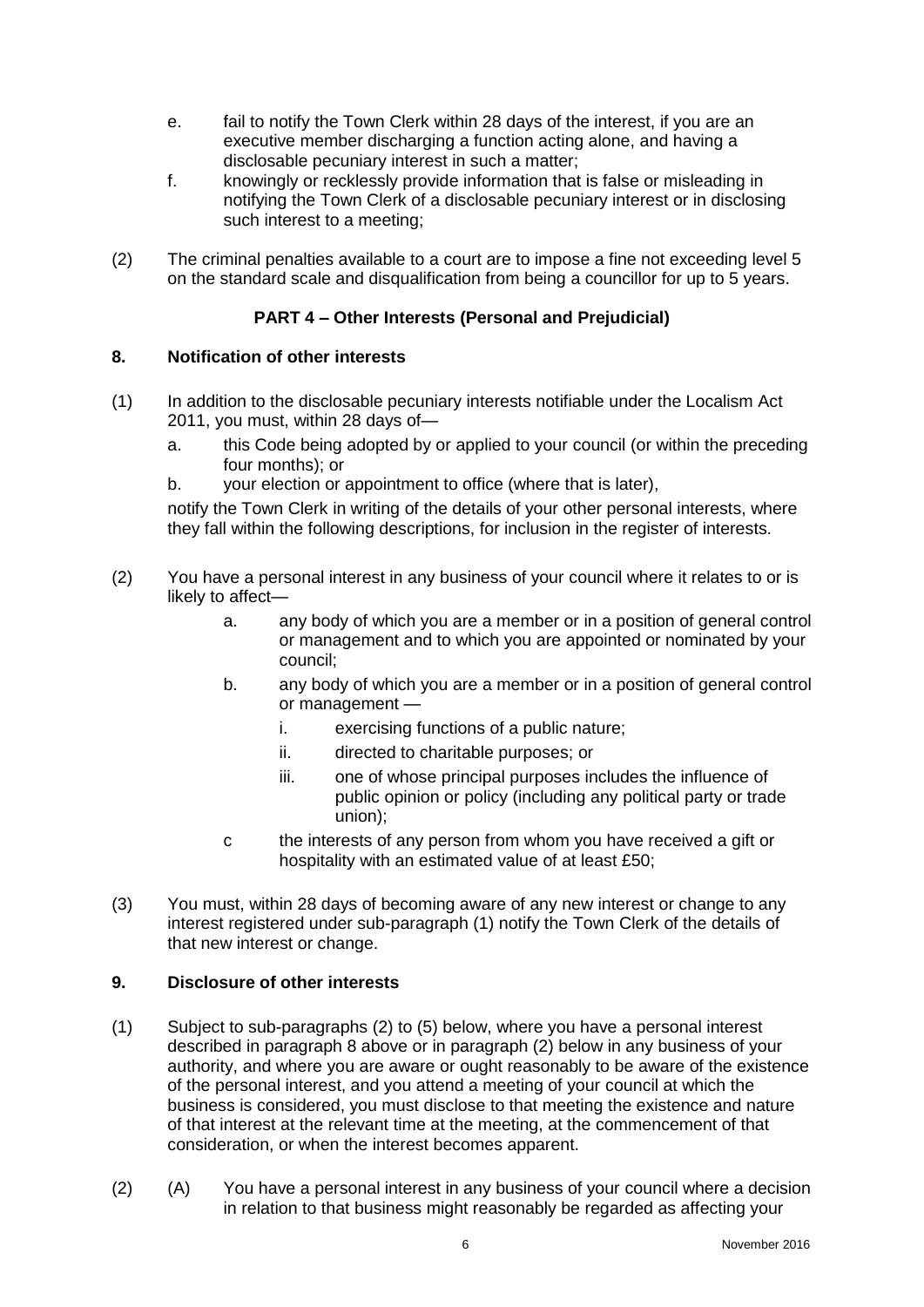well-being or financial position or the well-being or financial position of a relevant person to a greater extent than the majority of other council tax payers, ratepayers or inhabitants of your ward affected by the decision;

(B) In sub-paragraph (2)(A), a relevant person is—

a.

- i. your spouse or civil partner,
- ii. living with you as husband and wife or as if you are civil partners,
- iii. your grandparent,
- iv. a lineal descendant of your grandparent,
- v. a parent, sibling or child of a person within paragraph (i) or (ii),
- vi. the spouse or civil partner of a person within paragraph (iii), (iv) or (v), or
- vii. living with a person within paragraph (iii), (iv) or (v) as husband and wife or as if they are civil partners.
- b. any person with whom you have a close association;
- c. any person or body who employs or has appointed such persons, any firm in which they are a partner, or any company of which they are directors;
- d. any person or body in whom such persons have a beneficial interest in a class of securities exceeding the nominal value of £25,000; or
- e. any body of a type described in paragraph  $8(2)(a)$  or (b).
- (3) Where you have a personal interest in any business of your council which relates to or is likely to affect a body described in paragraph 8(2)(a) or (b), you need only disclose to the meeting the existence and nature of that interest if you address the meeting on that business.
- (4) Where you have a personal interest in any business of the council of the type mentioned in paragraph 8(2)(c), you need not disclose that interest if it was registered more than three years before the date of the meeting.
- (5) Where you have a personal interest but, by virtue of paragraph 11, sensitive information relating to it is not registered in your council's register of members' interests, you must indicate to the meeting that you have a personal interest, but need not disclose the sensitive information to the meeting.
- (6) Where you have a personal interest in any business of your council and you have made an executive decision in relation to that business, you must ensure that any written statement of that decision records the existence and nature of that interest.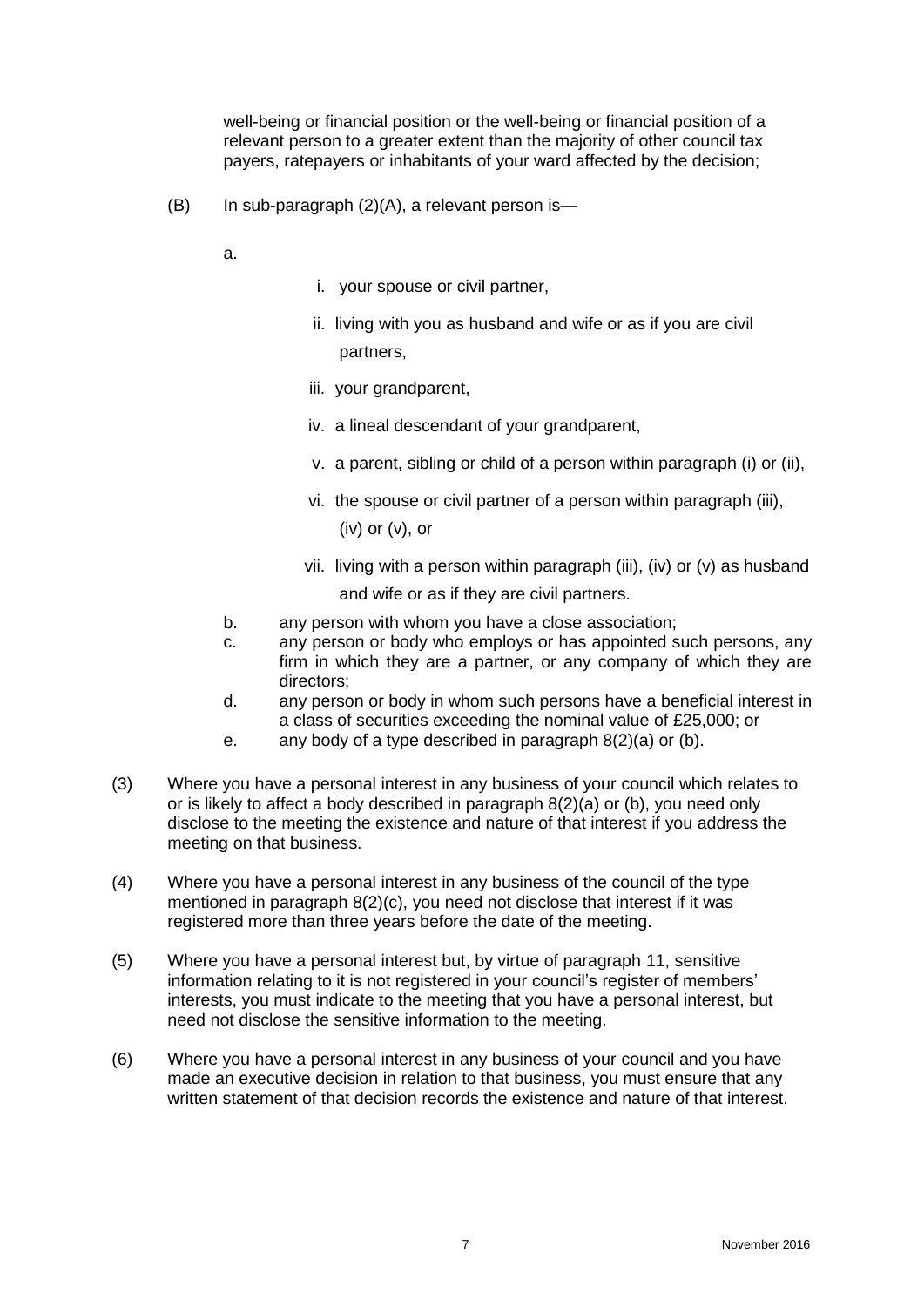#### **10. Register of interests**

Any interests notified to the Town Clerk, under paragraph 8 above, will be included in the register of interests. A copy of the register will be available for public inspection and will be published on the Town and District Councils' websites.

#### **11. Sensitive interests**

- (1) Where you consider that disclosure of the details of an interest could lead to you, or a person connected with you, being subject to violence or intimidation, and the Town Clerk agrees, if the interest is entered on the register, copies of the register that are made available for inspection and any published version of the register will exclude details of the interest, but may state that you have an interest, the details of which are withheld.
- (2) You must, within 28 days of becoming aware of circumstances which mean that information excluded under paragraph (1) is no longer sensitive, notify the Town Clerk so that the information is included in your council's register of members' interests.

#### **12. Non participation in case of prejudicial interest**

- (1) Subject to sub-paragraph (2) below, where you have a personal interest in any business of your council you also have a prejudicial interest in that business where the interest is one which a member of the public with knowledge of the relevant facts would reasonably regard as so significant that it is likely to prejudice your judgement of the public interest and where that business
	- a. affects your financial position or the financial position of a person or body described in paragraph 9 (2)(B); or
	- b. relates to the determining, amendment, modification, variation, or revocation of any approval, consent, licence, permission or registration in relation to you or any person or body described in paragraph 9 (2)(B), or of any condition, limitation or term to which it is subject.
- (2) You do not have a prejudicial interest in any business of the council where that business relates to the functions of your council in respect of
	- a. housing, where you are a tenant of your council provided that those functions do not relate particularly to your tenancy or lease;
	- b. schools, where you are a parent or guardian of a child in full time education, or are a parent governor of a school, unless it relates particularly to the school which the child attends;
	- c. statutory sick pay under Part XI of the Social Security Contributions and Benefits Act 1992, where you are in receipt of, or are entitled to the receipt of, such pay;
	- d. an allowance, payment or indemnity given to members;
	- e. any ceremonial honour given to members; and
	- f. setting council tax or a precept under the Local Government Finance Act 1992.
- (3) Subject to sub-paragraph (4) below, where you have a prejudicial interest in any business of your authority
	- a. you must disclose the interest to the meeting.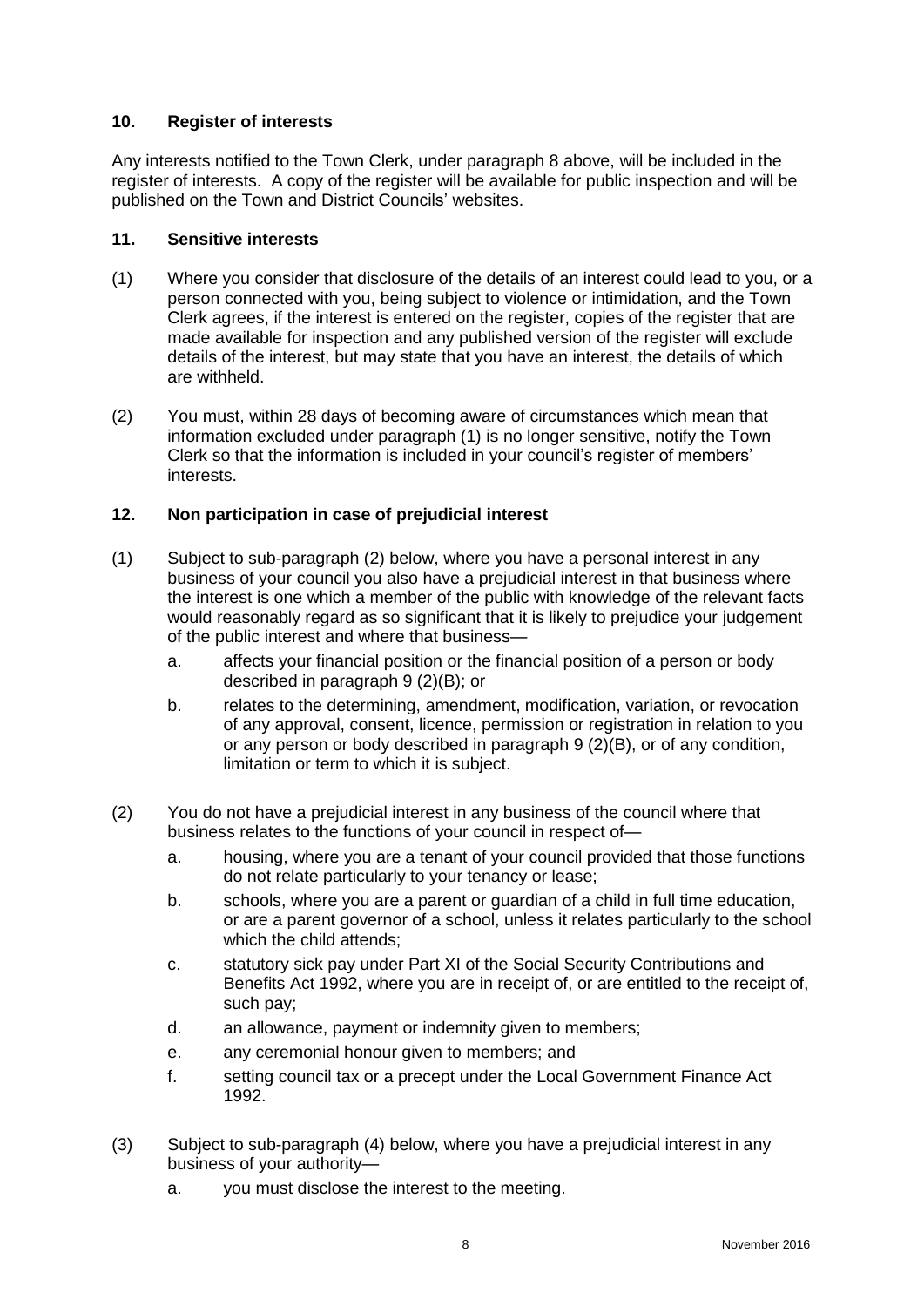- b. except as in d. below, you may not participate in any discussion of the matter at the meeting, unless you have received a dispensation from the Town Clerk or the interest is of the type mentioned in paragraph 8(2)(a).
- c. you may not participate in any vote taken on the matter at the meeting, unless you have received a dispensation from the Town Clerk.
- d. you must leave the room whilst the business is discussed, unless the public have the right to attend, in which case you should move to the public seating area. You may then make representations, answer questions or give evidence relating to the business, provided the public are also allowed to attend the meeting for the same purpose.
- e. you must not seek improperly to influence a decision about that business.
- (4) Where the interest is of the type mentioned in paragraph 8(2)(a), you may participate in the discussion, but may not vote in relation to the matter unless you have obtained a dispensation from the Town Clerk.
- (5) Where, as an executive member, you may discharge a function alone, and you become aware of a prejudicial interest in a matter being dealt with, or to be dealt with by you, you must notify the Town Clerk of the interest and must not take any steps or further steps in the matter, or seek improperly to influence a decision about the matter.

#### **13. Interests arising in relation to overview and scrutiny committees**

You also have a prejudicial interest in any business before an overview and scrutiny committee of the council (or of a sub-committee of such a committee) where—

- a. that business relates to a decision made (whether implemented or not) or action taken by the council of the council's committees, sub-committees, working parties and working groups; and
- b. at the time the decision was made or action was taken, you were a member of the council, committee, sub-committee, working party or working groups mentioned in paragraph (a) and you were present when that decision was made or action was taken.

In such case you may only attend a meeting of the overview and scrutiny committee for the purpose of answering questions or giving evidence relating to the business, and, unless the public have the right to attend, you must leave the room where the meeting is held immediately after answering questions or giving evidence. You must not seek improperly to influence a decision about that business.

#### **14. Pre-determination or bias**

- (1) Where you have been involved in campaigning in your political role on an issue which does not impact on your personal and/or professional life you should not be prohibited from participating in a decision in your political role as member. However, do not place yourself under any financial or other obligation to outside individuals or organisations that might seek to influence you in the performance of your official duties. You must retain the ability to consider the matter with an open mind and to give proper consideration to all the facts and information relevant to the decision.
- (2) When making a decision, do consider the matter with an open mind and on the facts before the meeting at which the decision is to be taken.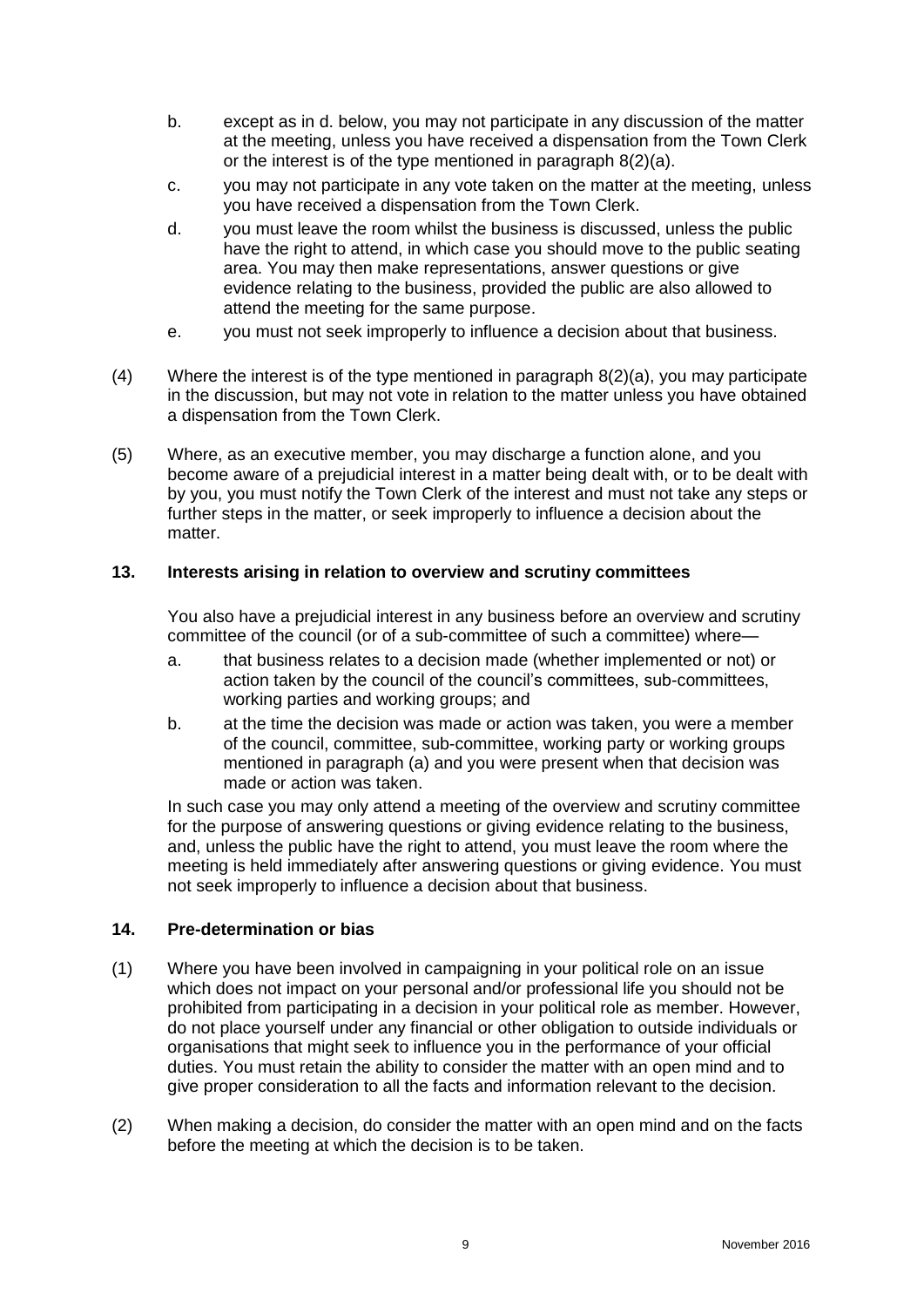## **15. Compliance with Constitution**

Failure to comply with the requirements of the Council's Constitution shall be deemed to be a breach of this Code.